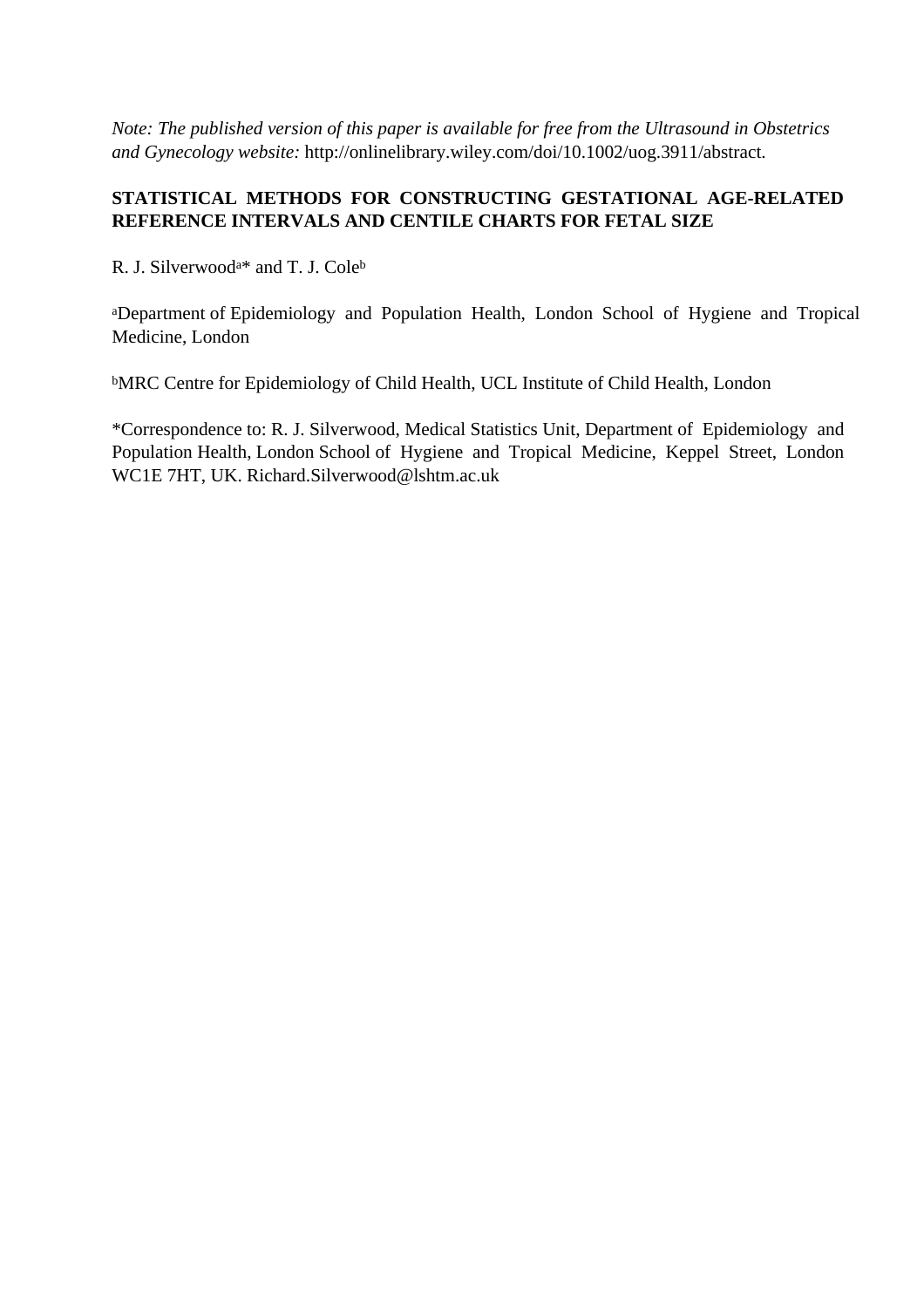### **INTRODUCTION**

 Many fetal size variables, for example head measurements, abdominal measurements and femur length, increase over the course of gestation. Reference intervals (RIs) and centile charts provide a means of assessing these measurements, at a given gestational age (GA) or across a range of GAs respectively, and are tools of great importance in clinical medicine.

 RIs (sometimes, misleadingly, called 'normal ranges') represent the interval between a pair of symmetrically placed extreme centiles (such as the 5th and 95th for a 90% interval) of a size variable, denoted *y*, at a given GA. Centile charts plot the values of *y* corresponding to one or more RIs against the relevant GA over a range of GAs. In the field of fetal size, values which lie outside the RI are regarded as extreme and may indicate the presence of a disorder such as intrauterine growth restriction<sup>1</sup> or macrosomia<sup>2</sup>. More informative, however, than this forced dichotomy is the calculation of a value's centile position, or z-score, relative to the reference population, estimated from knowledge of the distribution of *y* at a given GA. For a given observation, the proximity of the centile position to 0% or 100% (alternatively the magnitude and sign of the z-score) is then a measure of how extreme the observation is compared to the reference data at that GA. A centile position above 50% (equivalently a positive z-score) signifies a measurement greater than average for that GA, and a centile position below 50% (or a negative zscore) one less than average.

 Whilst recent years have seen the publication of a variety of strategies for the construction of RIs, incorrect methods have still been used for fetal measurements of all kinds1. The choice of suitable methodology in this field is especially crucial as inaccurate centiles may lead to false conclusions regarding the development of the fetus, resulting in suboptimal clinical care.

 In the preceding article Anon *et al*3 construct centile charts of the axial cerebellar hemisphere circumference (CHC) and area (CHA) through gestation using one such method, based upon regression modelling of both the mean and the standard deviation (SD) across gestational age (GA), as detailed by Altman and Chitty<sup>4</sup> and Royston and Wright<sup>1</sup>.

 It is the aim of the present article to further examine the statistical approach used by Anon *et al*, whilst taking a more general look at the problem of constructing GA-related RIs and considering alternative approaches to this problem. Techniques for longitudinal data, where each subject contributes repeated observations, as opposed to cross-sectional data, where they contribute only one, require a different approach and are not considered here. Further information on this area can be found in, for example, Royston and Altman5 and Royston6.

 Whilst many of the techniques explored here could be, and indeed have been, used in the context of anthropometric measurements, the focus here is on applications in the field of fetal size.

#### **THE GENERAL PROBLEM**

 Prior to the statistical analysis, many RIs and charts for fetal size are already flawed by weaknesses in study design. As with any study, the choice of an appropriate sample is of great importance. Whilst some published studies use routinely collected data, resulting in the inclusion of multiple observations on some fetuses, Altman and Chitty4 note that these fetuses are likely to be those with clinical indication, introducing bias to the sample. They advocate collecting data specifically for the purpose of developing the RI, with each fetus being included only once.

Within this framework it is important to have as unselected a sample as possible because reference data should relate to 'normal' fetuses. Altman and Chitty<sup>4</sup> suggest it as reasonable to exclude fetuses subsequently found to have a congenital abnormality, though recommend the inclusion of neonatal deaths and fetuses large or small for dates at birth where this is not the case.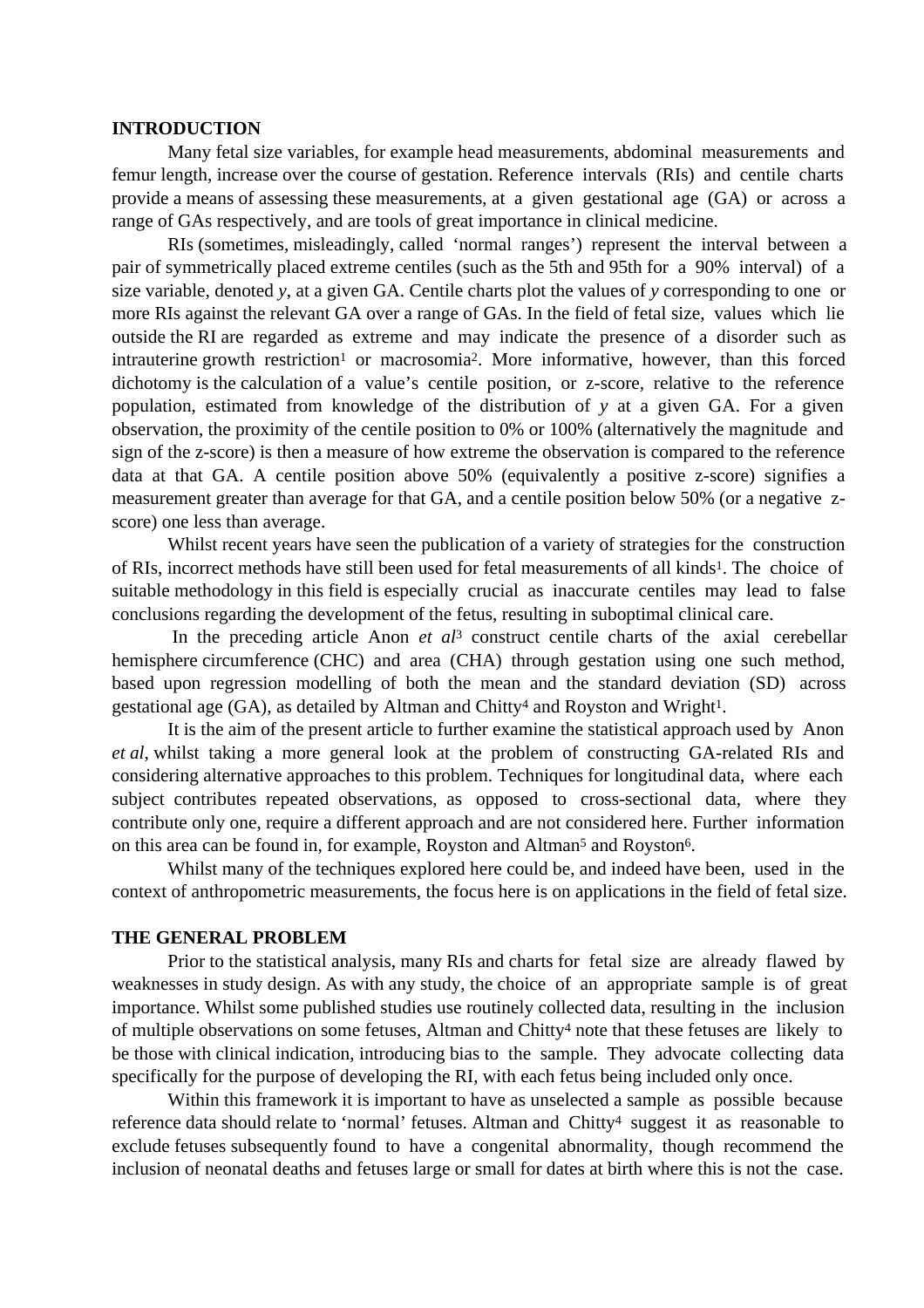Maternal conditions which could affect fetal growth are also deemed reasonable exclusion criteria.

 Whilst imprecise estimates of the RI will be obtained when the sample size of the dataset is too small<sup>1</sup>, it is not easy to accurately specify appropriate sample sizes. In particular, when interest is focused on the extreme centiles, as is often the case, several hundred observations may be necessary to obtain estimates at an appropriate level of precision.

 There are a variety of available statistical approaches for the calculation of RIs, the most important of which are to be reviewed presently. The method needs to produce reference centiles which change smoothly with GA and provide a good fit to the data. Whilst clearly these requirements are essential, it is also preferable, for the sake of general usability and accessibility, to maintain as simple a statistical model as possible. Accordingly, the choice of approach must strike a balance between these conditions.

 A further desirable feature are tools to calculate the relevant centile positions and z-scores for any further measurements, which again should be as user-friendly as possible in their application. Not only is the calculation of z-scores useful on an observation-specific level, they have also been shown to be instrumental in the assessment of chart comparison<sup>7</sup> and quality control8.

### **MEAN AND SD MODEL**

The statistical approach followed by Anon *et al*<sup>3</sup>, here referred to as the 'mean and SD model', is one which has been found to be sufficiently general to cope with a wide range of fetal measurements available from ultrasound scanning1.

 Generally, under the assumption that at each GA the measurement of interest has a Gaussian (or normal) distribution with mean and SD that vary smoothly with GA, the centile curve at a given GA may be calculated by

$$
centile_{GA} = mean_{GA} + K \times SD_{GA}
$$
 (1)

where mean<sub>GA</sub> and  $SD<sub>GA</sub>$  are, respectively, the mean and SD at the required GA, and *K* is the desired normal equivalent deviate (NED). The NED takes a value corresponding to the proportion of the standard normal distribution (with mean 0 and SD 1) lying to the left of it. For example, the 50th centile (with a proportion of 0.5 of the standard normal distribution to the left of it) has a NED of 0, whilst the determination of a 90% reference range (i.e. the 5th and 95th centile curves) would require *K*=±1.645.

 The 'mean and SD model' approach aims to find functions that adequately represent how the mean and SD change with GA, allowing any desired centile curve to be readily calculated by appropriate choice of *K*.

 Firstly the mean is modelled by fitting a polynomial curve to the raw data by means of least squares regression analysis. Royston and Wright<sup>1</sup> recommend the initial use of a cubic polynomial  $(a + bt + ct^2 + dt^3)$ , where, for simplicity, GA is represented by *t*). If the cubic coefficient, *d*, is not significantly different from zero (approximately if *d* is less than twice its SD), a quadratic polynomial  $(a + bt + ct^2)$  should be fitted with the same assessment made of the quadratic coefficient, *c*. The process should be repeated until no further removal of terms is possible. Whilst quadratic or cubic curves will often give good fit to the data, Altman and Chitty<sup>4</sup> suggest the linear-cubic model  $(a + bt + dt^3)$  as a good alternative for fetal size data. It is also advocated that the choice of curve be based not only on statistical significance, with the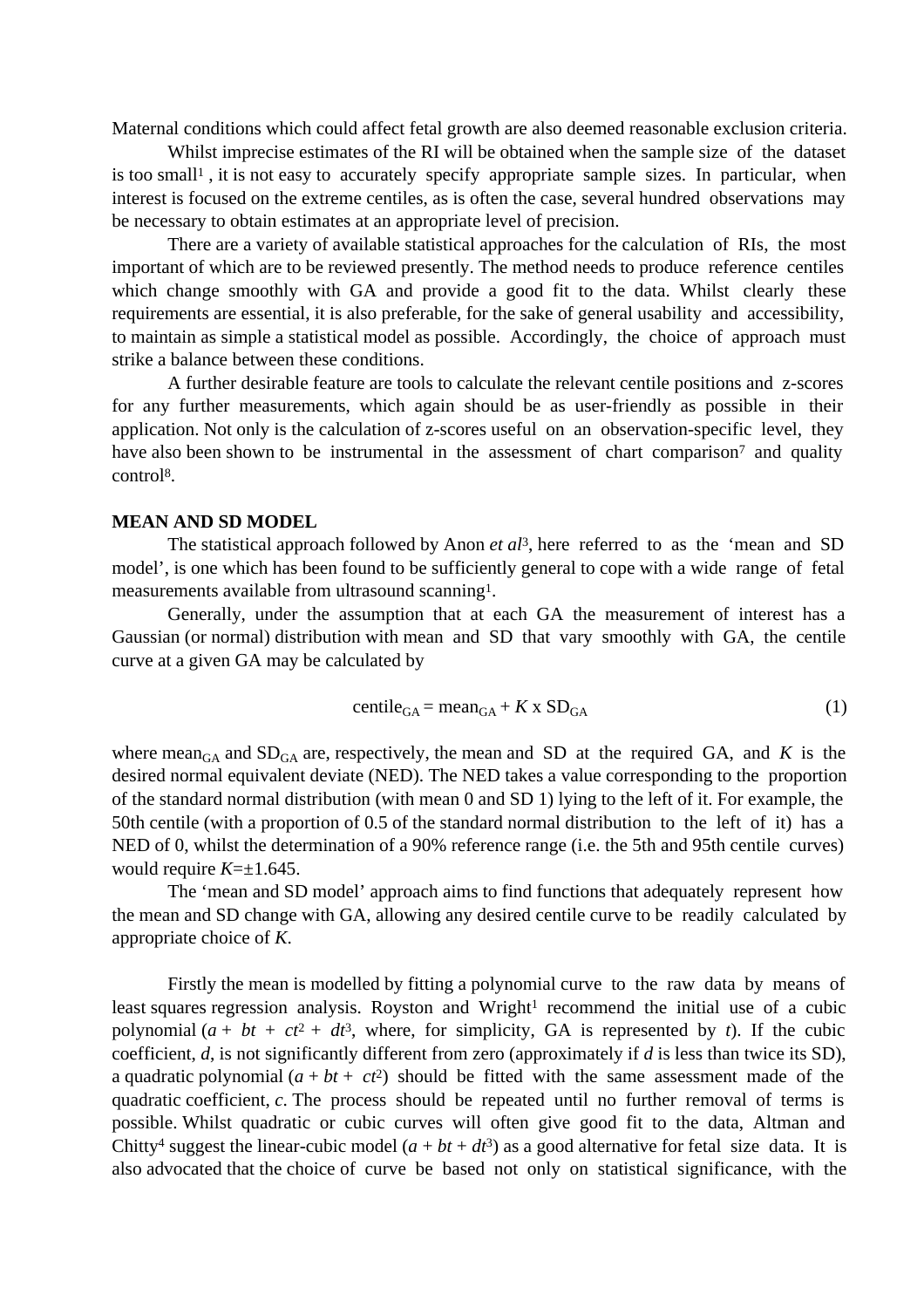quality of fit to the data and aesthetic appearance, especially at the extremes of GA, also being of importance.

Anon *et al*<sup>3</sup> found a linear model  $(a + bt)$  to be sufficient for the CHC curve and a quadratic polynomial to be suitable for CHA.

 Once a suitable mean model has been decided upon, attention can turn to the variability in the data. Residuals from the fitted mean model (observed value minus predicted value) should be calculated and plotted against GA to show if and how variability changes with GA4.

 Previously, modelling of the variability was not often considered, even though in the field of fetal size SD almost always changes with GA9. Whilst other methods have been proposed10, the approach most frequently used is that of Altman9. It follows from the assumption that the variable under consideration is normally distributed at all GAs that the residuals from the mean model should also be normally distributed. This in turn means that the absolute residuals (residuals with the sign removed) have a half normal distribution. As the mean of a half standard normal distribution is  $?(2/?)$ , the mean of the absolute residuals multiplied by  $?('?)$  is an estimate of the SD of the residuals. Hence if the SD is not reasonably constant over GA, predicted values from a regression of the absolute residuals on age multiplied by ?(?/2) will give age-specific estimates of the SD of the residuals, and hence of *y*.

An alternative formulation for Altman's approach favoured by Royston and Wright<sup>1</sup>, and employed in this instance by Anon *et al*<sup>3</sup>, is to produce 'scaled absolute residuals' (SARs) by multiplying the absolute residuals by ?(?/2). The SARs are then regressed on GA, the predicted values from which again estimate the SD of the residuals.

 Under either formulation, if the absolute residuals, be they scaled or unscaled, show no trend with GA, the SD is estimated as the SD of the unscaled original residuals (observed value minus predicted value). If there is a trend, polynomial regression is needed to estimate an appropriate curve in the same way as for the mean. Altman<sup>9</sup> suggests it unlikely a curve more complex than quadratic is required for a satisfactory fit to the SD. Superimposing  $\pm 1.645$  x SD on the residual plot is useful to see how well the SD had been modelled as approximately 90% of the observed residuals should fall within these limits.

Anon *et al*<sup>3</sup> found the CHC SARs to be suitably represented by a linear relationship with GA, whilst those for CHA required a cubic polynomial.

 As the regression analysis to estimate the mean should really take into account any increase in SD with GA, at this juncture the mean model can be refit using the reciprocal of the square of the estimated SD as weights. However, Altman and Chitty<sup>4</sup> report that the effect of refitting is almost always rather small.

A useful tool in assessing model fit are z-scores (also known as SD scores), defined as

$$
z = \text{(observed y value - mean}_{GA}) / (\text{SD}_{GA}) \tag{2}
$$

where mean<sub>GA</sub> and  $SD<sub>GA</sub>$  are, respectively, the mean and SD given by the model for the GA at which the observation is made. Hence z-scores represent the observed values expressed on a standard normal scale (with a mean of 0 and SD of 1), with the mean and SD adjusted for GA.

Altman and Chitty<sup>4</sup> recommend three methods of evaluation for the goodness of fit, all of which Anon *et al*<sup>3</sup> appear to have conducted. These methods will be illustrated using data on fetal biparietal diameter (BPD). A subset of 850 of the 19,647 fetuses analysed by Salomon *et al*11 were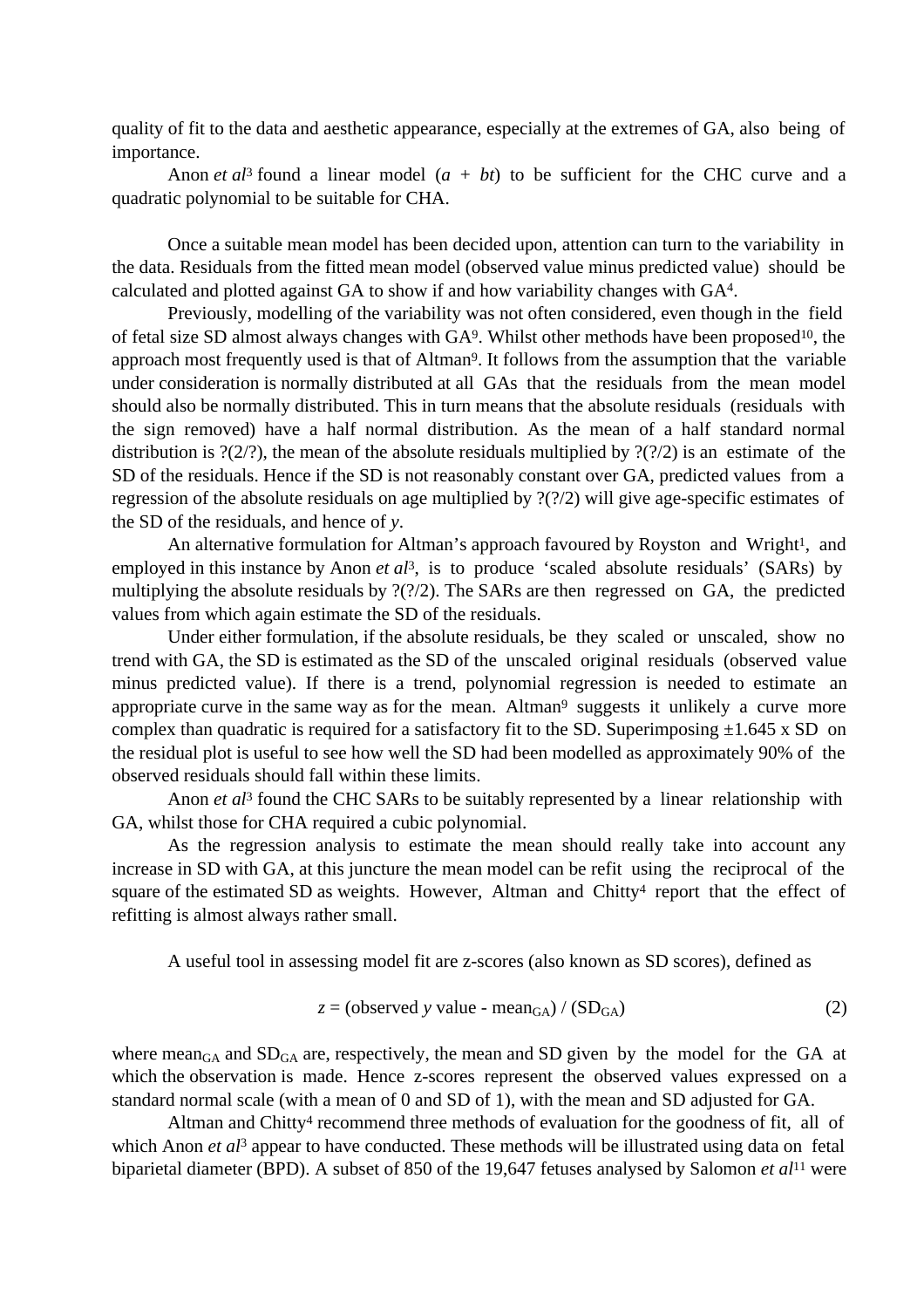fit with a 'mean and SD model' in the standard manner, as outlined above, resulting in a cubic mean model and a linear SD model.

 Firstly, a plot of the z-scores against GA should be checked for existence of any patterns. The z-scores should be randomly scattered about zero at all GAs, with any deviation from this indicating that the mean curve may require modification. This is shown in Fig. 1 for the example dataset, with the BPD z-scores appearing to adhere to this stipulation.

 Secondly, a normal plot (essentially a scatterplot of the actual data values plotted against the 'ideal' values from a normal distribution) can be used to check that the z-scores have a close to normal distribution. This is signified by a roughly straight line but can be confirmed more formally using the Shapiro-Wilk *W* test or Shapiro-Francia *W*' test. Fig. 2 shows that in the example dataset the BPD z-scores do have a close to normal distribution and this is corroborated by both the Shapiro-Wilk *W* and Shapiro-Francia *W*' tests having *P*-values of 0.998.

 Finally, the appropriate proportion of observations should fall between and outside fitted centiles, for example approximately 90% of z-scores should lie between  $z = -1.645$  and  $z = 1.645$ . Deviation from this may imply that a higher order polynomial curve for the SD is needed. For the example dataset, lines corresponding to a BPD z-score of  $\pm 1.645$  have been plotted on Fig. 1. A brief examination suggests that approximately 90% of the data lie between the lines, with calculations confirming that 4.9% of the data lie below  $z = -1.645$  and 4.2% above  $z = 1.645$ (compared to an expected 5% for each). It is unlikely that the values are both *exactly* 5%, so figures such as these indicate an adequate level of fit.

 This aspect of the data can be further examined in a plot such as in Fig. 3, a histogram of the z-scores with an overlaid standard normal distribution. If the model fits well then the histogram should match up with the standard normal distribution meaning that the expected and observed centiles lie at the same values. Given the sample size of the dataset, the histogram for the BPD data shows a close to standard normal distribution, indicating an adequate model fit.

 Once a satisfactory model has been determined, the centile curves for the desired reference interval may be calculated by substituting the expressions for the mean and SD into equation (1). The z-score for any new individual may be calculated using equation (2) and its centile obtained using the inverse normal distribution. Finally, the calculated centiles should be superimposed on the scatter diagram of observed values against GA to ensure a suitable fit.

 Beside the study currently under consideration, this approach to the construction of RIs has been widely used in the field of fetal measurements. Altman illustrated his absolute residual approach by developing reference centiles of fetal foot length9. Chitty *et al* constructed new charts for fetal head circumference, biparietal diameter and other head dimensions<sup>12</sup>, fetal abdominal circumference and area<sup>13</sup>, and fetal femur length<sup>14</sup>. Royston and Wright estimated RIs for fetal head circumference (using the same data as Chitty *et al*12), hemoglobin concentration and kidney volume1. Salomon *et al* constructed new reference charts and equations for fetal biparietal diameter, head circumference, abdominal circumference and femur length<sup>11</sup>.

### **Extensions to the mean and SD model**

 Several extensions to the basic 'mean and SD model' approach described above have been posited as ways to improve the performance of the method. The use of logarithmic transformations and fractional polynomials are described below.

Mean and SD model with logarithmic transformation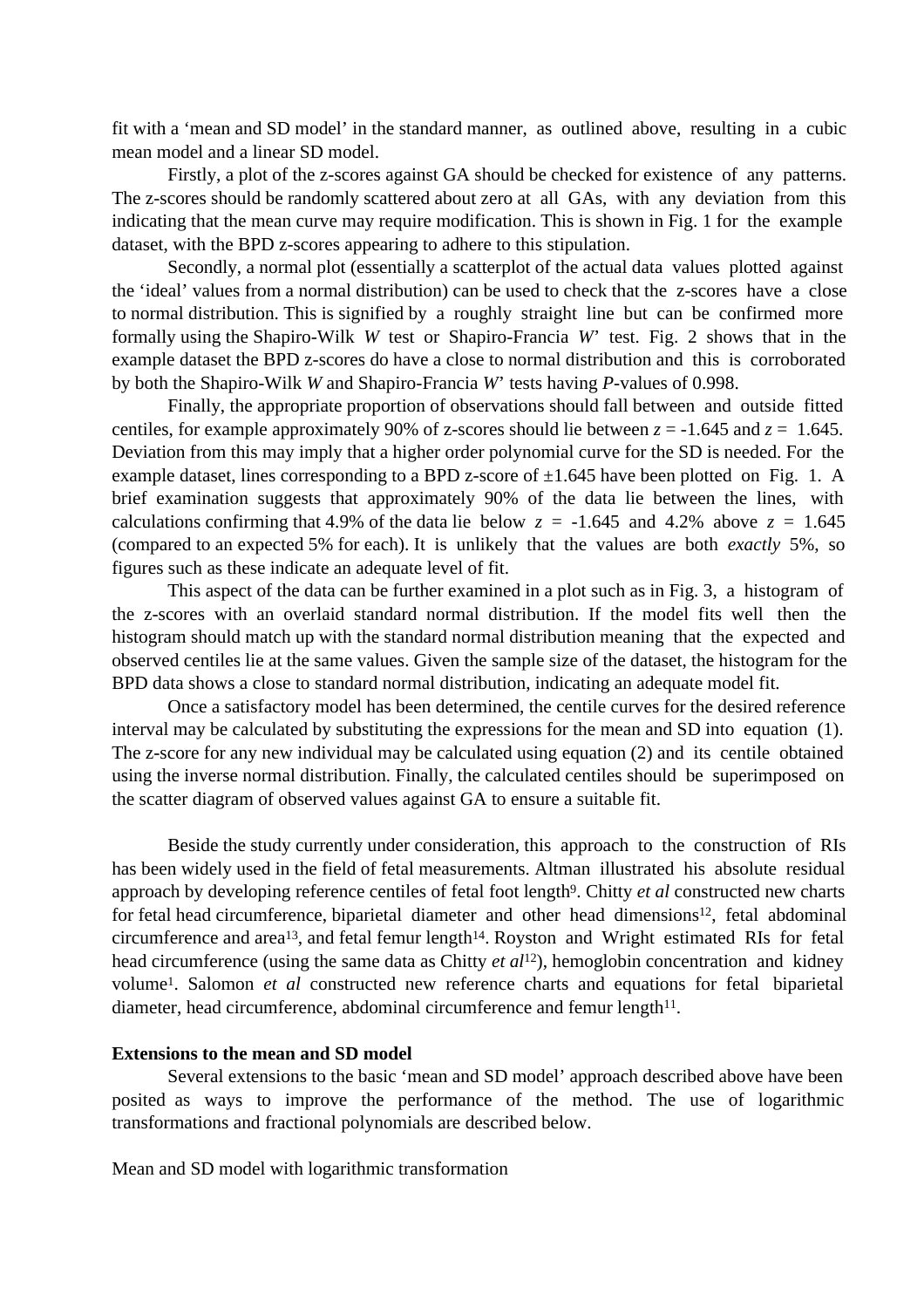Many size measurements tend to follow a skewed normal distribution at a given GA, usually a positive skew where the right tail of the distribution is longer than the left. Whilst this clearly conflicts with the assumption that at each GA the data come from a population with a normal distribution, it can often be overcome by the application of a logarithmic transformation. This same solution will also increase the ease with which a model can be fitted if the SD of the original measurements increase rapidly with GA.

Royston<sup>10</sup> suggests initially attempting to fit the mean model to the original measurements. If the residuals from this model show a positive skew then a logarithmic transformation should be performed on the original values, *y*, and the model refitted on  $log(y)$ .

 If residuals from the refitted model are once again skewed, it is then recommended to try using a modified logarithmic transformation of the form  $log(y + C)$ , where *C* is positive if the new residuals are negatively skewed, and negative otherwise. A polynomial model of the same degree as the optimal model for  $log(y)$  is then repeatedly fitted, with the value of *C* varied until the highest (i.e. least significant) *P* value for the normality test of the residuals is reached. Often a value of *C* will be found that makes the distribution of residuals satisfactorily normal.

 Once acceptable residuals from the mean model are obtained, the rest of the 'mean and SD model' fitting procedure is continued as before. However, it is important to back-transform the curves once the model is finalised using the antilog (exponential if a *natural* logarithmic transformation was used), also remembering to subtract *C* for a modified logarithmic transformation.

 Whilst this simple procedure can easily cope with the problem of skewed data, Altman and Chitty<sup>4</sup> report that very few fetal size measurements require transformation.

 The effect of the logarithmic transformation is illustrated here using data on birth weight in 58,940 neonates as analysed by Salomon *et al*15. Fig. 4, a scatterplot of birth weight against GA at birth, shows a marked increase in variability with GA and also suggests a slight positive skew to the data at a given GA. In Fig. 5 the birth weights have undergone a natural logarithmic transformation, resulting in a more constant variance over GA and any evidence of skew being removed. The fitting of a 'mean and SD model' on this transformed data should now be relatively more simple.

 The modification of the 'mean and SD model' by the addition of a logarithmic transformation is somewhat less common than the unmodified version in the fetal size literature. Royston<sup>10</sup> used a modified logarithmic transformation in an example concerning fetal triglycerides. After fitting an initial quadratic mean model, positive skew was identified in the residuals. A logarithmic transformation was performed on the original values and a quadratic mean model fitted on log(*y*). However, this introduced negative skewness, so a modified logarithmic transformation was utilised. Wright and Royston<sup>16</sup>, in an example regarding fetal abdominal circumference, also used a logarithmic transformation.

Mean and SD model using fractional polynomials

Fractional polynomials (FPs), formalised by Royston and Altman<sup>17</sup>, extend the range of models afforded by conventional polynomials by allowing parameters to also take fractional powers. Whilst a conventional polynomial is of the form

$$
a + bt + ct^2 + dt^3 + \dots,
$$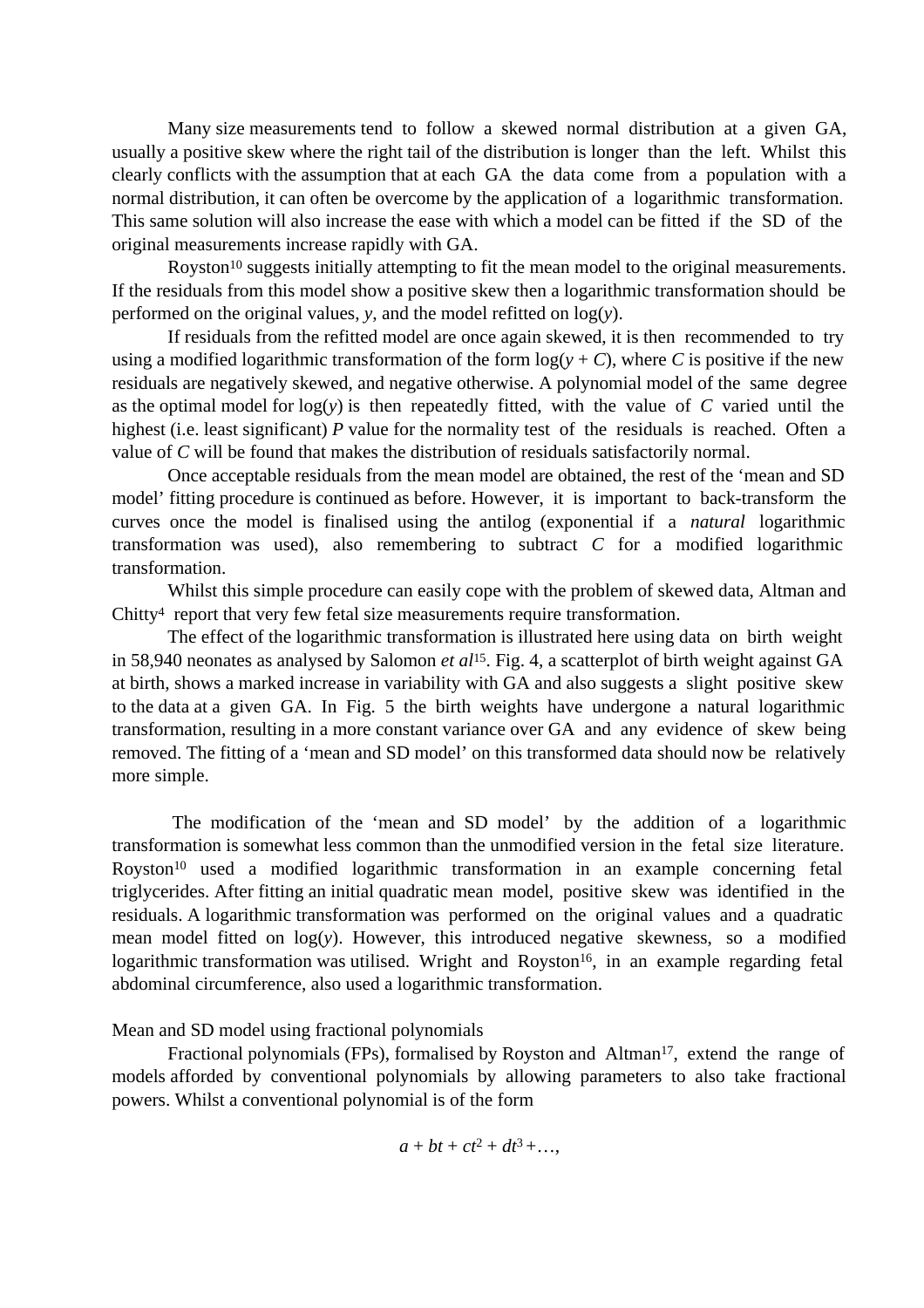FPs are defined as

$$
a+bt^{p1}+ct^{p2}+dt^{p3}+\ldots,
$$

where  $p_1, p_2, p_3, \ldots$  are chosen from a predetermined set, usually taken to be {-2, -1, -0.5, 0, 0.5, 1, 2, 3}. Here a value of -1 represents the inverse of *t* and 0.5 the square root of *t*. By convention the power 0 is defined to be  $log(t)$ . If one or more power in the model is duplicated then the model will include 'repeated powers', whereby the second term is multiplied by log(*t*). As an example, a FP of degree 3 with powers  $(0, 2, 2)$  (i.e.  $p_1=0$ ,  $p_2=2$  and  $p_3=2$ ) is of the form

$$
a + b\log(t) + ct^2 + dt^2\log(t).
$$

 Estimation of the best fitting FP for a given dataset involves both a systematic search for the best power or combination of powers from the permitted set, and estimation of the associated parameter coefficients. This selection process includes fitting a model for each combination of powers in the permitted set. This means, for example, that fitting a fractional polynomial of degree 2 (i.e. of the form  $a + bt^{p1} + ct^{p2}$ ) using the standard set detailed above would involve fitting a different model for each of the 36 permissible combinations of powers. From these models the one with lowest residual standard deviation is chosen to be optimal.

 FPs give at least as good a fit to data as a conventional polynomial of corresponding degree and often offer a better fit than conventional polynomials of higher degree. Royston and Wright<sup>1</sup> recommend the use of FPs for modelling the mean or SD curve if a quartic or quintic polynomial is required for an adequate fit to the data.

 Over recent years use of FPs in the construction of RIs has become more popular. Kurmanavicius *et al*18 created ranges for biparietal diameter, occipito-frontal diameter, head circumference and cephalic index using this method, although in each case, bar the cephalic index SD, the best fitting fractional polynomial was found to be a conventional polynomial. Kurmanavicius *et al*19 also modelled mean abdominal diameter, abdominal circumference and femur length using FPs, with only femur length SD taking a fractional model. Size charts for fetal bones (radius, ulna, humerus, tibia, fibula, femur and foot) were presented by Chitty and Altman20 after fitting FPs, with all but one mean model, though none of the SD models, taking fractional form.

### **ALTERNATIVE METHODS**

Beside the 'mean and SD model', Wright and Royston<sup>16</sup> report the other most widely applied statistical approaches for estimating GA-specific reference intervals in practice to be those of smoothed crude centiles<sup>21</sup> and LMS<sup>22, 23, 24</sup>, detailed below.

## **Centile curves based on direct centile estimates**

 For a sufficiently large dataset (several hundred observations at each week of gestation according to Altman and Chitty4), one intuitive approach is to calculate empirical estimates for each desired centile at a given GA. Whilst the curves produced by joining these values will be rough, even for large sample sizes, smoother curves can be obtained by considering 'windows' of GAs instead of each GA separately. Here, increasing window size will increase smoothness, though information can easily be lost through oversmoothing16.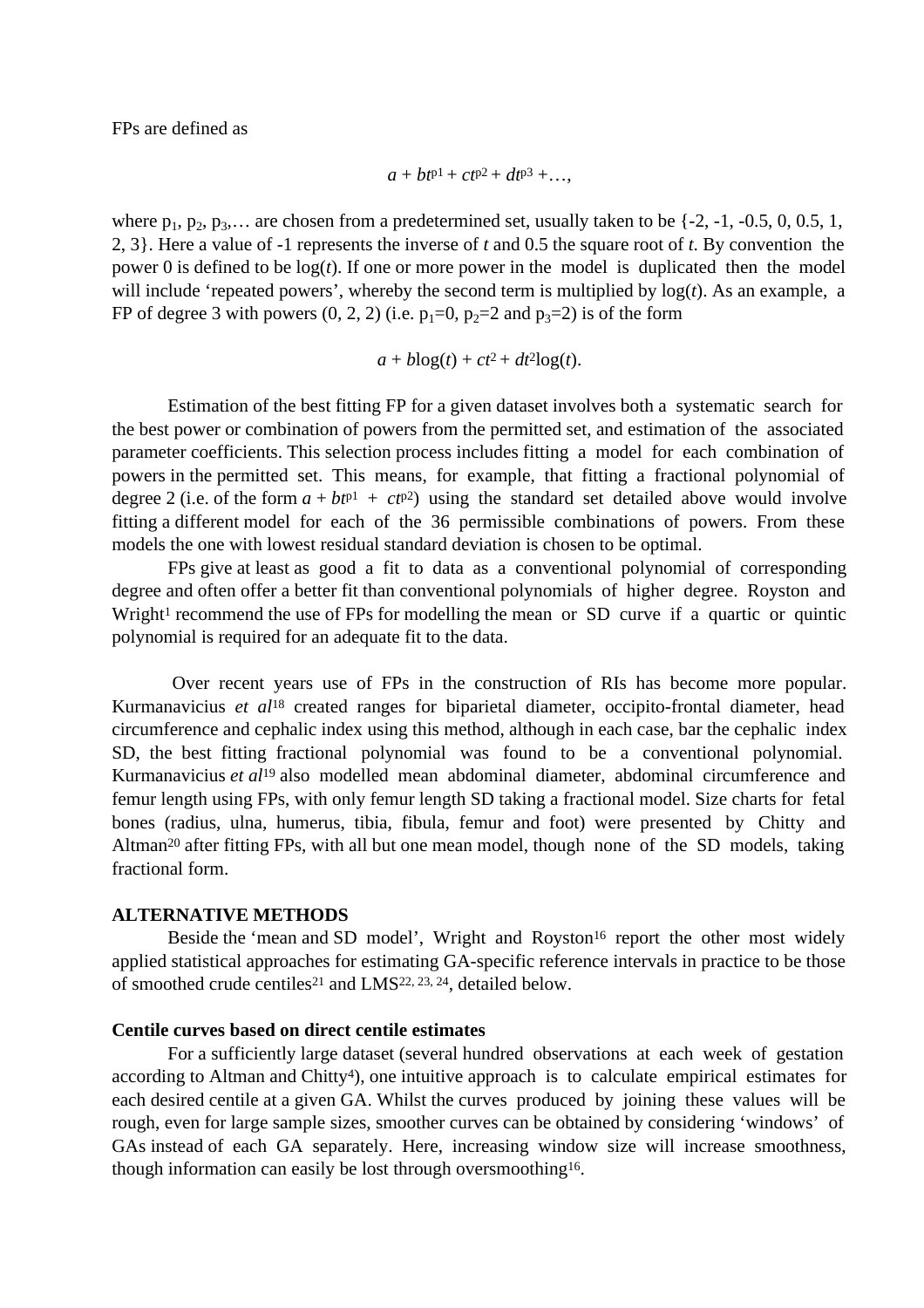A more formalised version of this approach, with a second stage involving centile smoothing based on the technique of Cleveland<sup>25</sup>, is presented by Healy *et al*<sup>21</sup>. This approach makes no assumption about the nature of the distribution of measurements at a given GA but takes advantage of the knowledge that both the centiles themselves and the intervals between centiles at a fixed GA should behave smoothly.

In the first stage, observations are ordered by GA and the first  $k$ , where  $k$  usually represents 5-10% of the total data, selected. Initial empirical centile estimates at the required values, for example 5%, 10%, 25%, 50%, 75%, 90% and 95%, are calculated from these *k* measurements by sorting and counting, and then plotted against the median GA of the *k* observations. This 'window' of *k* observations is then moved on to encompass measurements 2 to *k*+1, then 3 to *k*+2, etc., with the same estimation procedure repeated on each occasion, until all observations have been included.

 The initial centile estimates will be irregular, so the second stage smoothes them to provide more usable centile curves. It is first assumed that each centile curve can be approximated by a polynomial of degree *p*, so that *y<sup>i</sup>* , the smoothed value of the *i*th centile, is given by

$$
y_i = a_{0i} + a_{1i}t + a_{2i}t^2 + \dots + a_{pi}t^p,
$$
\n(3)

where *t* again represents GA. Now consider the proportion corresponding to the *i*th centile (for example 0.5 for the 50th centile) and define  $z_i$  as its normal equivalent deviate (NED), similarly to before.

The coefficients *a* for a fixed *j* are then modelled as a polynomial in  $z_i$ , so that

$$
a_{ji} = b_{j0} + b_{j1}z_i + \ldots + b_{jqj}z_i^{qi},\tag{4}
$$

where the degree  $q_j$  of the polynomial may differ from one value of  $j$  to another. This restricts the distance between centiles and prevents the resulting curves from crossing. Combining equations (3) and (4) gives a linear model for the centile values which can be fitted by least squares regression. It follows that for any observation a corresponding z-score can be calculated by solving a polynomial equation, though the order of the polynomial may realistically prohibit this. Goodness of fit should be judged by counting the points falling between adjacent centiles.

This method was applied by Wright and Royston<sup>16</sup> to measurements of fetal abdominal circumference and provided an adequate fit.

#### **LMS**

The LMS method, introduced by Cole<sup>22, 23</sup> and refined by Cole and Green<sup>24</sup>, provides a general method for fitting smooth centile curves to reference data. It utilises the power transformation family of Box and Cox26 to allow the skewness of the measurement distribution, as well as the median and variability, to vary with age. These three features of the distribution are summarised by the parameters *?*, *?* and *?*, the initials of which (L, M and S) give rise to the name of the method. The original form<sup>22, 23</sup> necessitated age to be split into groups - an arbitrary procedure whereby different groupings would produce different centile curves. This subjective stage was removed by Cole and Green<sup>24</sup> through the addition of a nonparametric aspect. Due to the superiority of the later version, only this is detailed here.

As previously asserted, many size measurements follow a skewed normal distribution. The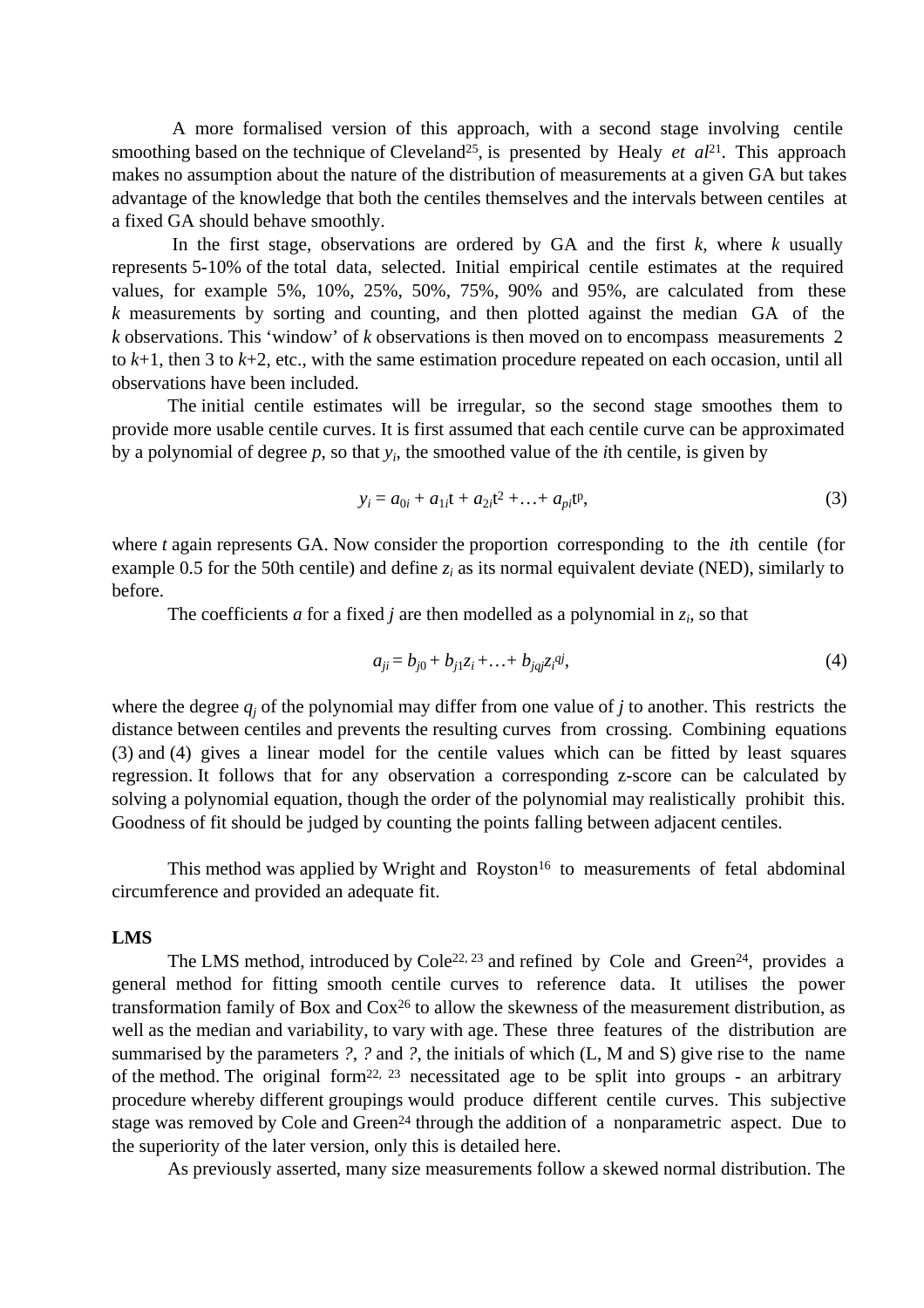use of a suitable power transformation, which stretches one tail of the distribution and shrinks the other, can remove this skewness and 'normalise' the data. One such family of transformations, proposed by Box and  $Cox^{26}$ , is used in the LMS method, with the optimal power at a given age calculated from the data to completely remove skewness in the distribution. As skewness changes with age, the calculated power also changes.

 Given a variable of interest *y* with median *?* and a power transformation so that *y ?* (or  $log(y)$  if  $? = 0$ ) is normally distributed, we consider the transformed variable

 *x* = ((*y* - *?*) *?* -1) / *?* if *?* ? 0 (5) log(*y* / *?*) if *?* = 0

based on the Box-Cox transformation<sup>26</sup>. This transformation maps the median *?* of *y* to  $x = 0$  and is continuous at  $? = 0$ . For  $? = 1$  the SD of *x* is the coefficient of variation (CV) of *y*, and this remains approximately true for all moderate values of *?*24. The optimal value of *?* now minimises the SD of *x*.

 Denoting the SD of *x* (and CV of *y*) by *?*, the z-score (or SD score) of *x* (and hence *y*) is given by

$$
z = x / ?
$$
  
= ((y - ?)<sup>2</sup> - 1) / ? ? if ? ? 0  
(log(y / ?)) / ? if ? = 0 (6)

and is assumed to take a standard normal distribution.

 Assume that the distribution of *y* varies with GA *t* and that *?*, *?* and *?* at *t* are read off smooth curves  $L(t)$ ,  $M(t)$  and  $S(t)$ . Then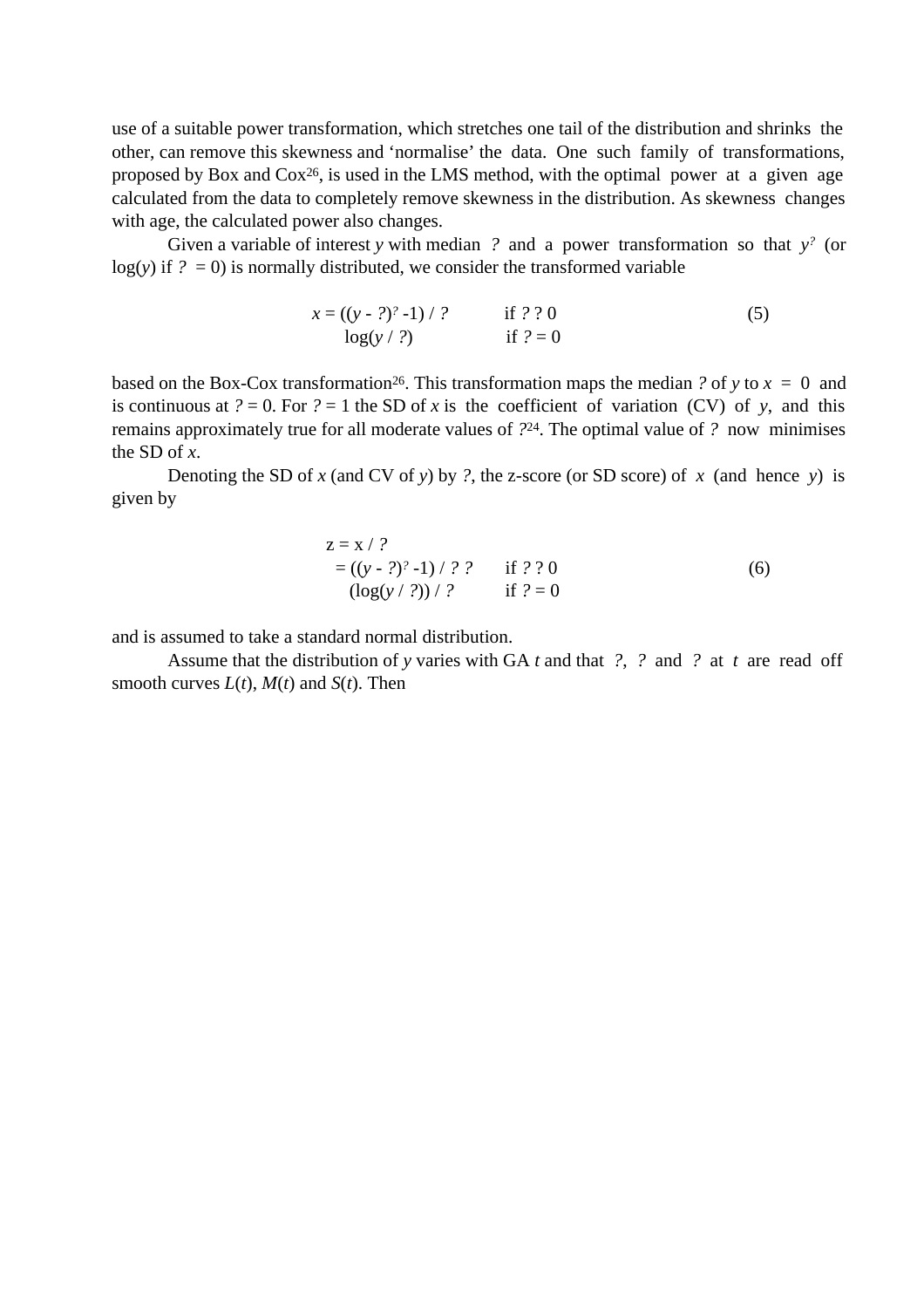$$
z = ((y / M(t))^{L(t)} - 1) / (L(t)S(t))
$$
 if  $L(t)$ ? 0  
(log(y / M(t))) / S(t) if  $L(t) = 0$ . (7)

Rearranging equation (7) shows that centile 100*?* of *y* at *t* is given by

$$
C_{100?}(t) = M(t)[1 + L(t)S(t)z_?]^{(1/L(t))}
$$
 if L(t) ? 0  
\n
$$
M(t)exp(S(t)z_?)
$$
 if L(t) = 0, (8)

where *z?* is the normal equivalent deviate of size *?*. This shows that if *L*, *M* and *S* are smooth, then so are the centile curves.

Cole and Green<sup>24</sup> then introduce a penalised likelihood function, derived from equation (7), with three integrals providing roughness penalties for the curves *L*(*t*), *M*(*t*) and *S*(*t*). The extent of these penalties, and hence the smoothness of the curves, are controlled by three smoothing parameters, and these are the only parameters requiring specification in order to fit the model. However, 'equivalent degrees of freedom' (EDF), calculated for each fitted curve as a function of these smoothing parameters, give a more useable measure of the extent of the smoothing.

The illustrative examples of Cole and Green<sup>24</sup>, although not from the field of fetal measurements, show values of the *L* curve falling well below zero. This indicates the presence of considerably more skew that a log transformation would remove and the extent of variability of the *L* curves with age reinforces the notion that transformation using a single power for all ages is inappropriate.

 Whilst examples of the application of the LMS method for fetal size do not abound, using the same fetal abdominal circumference data as Chitty *et al*<sup>13</sup>, Wright and Royston<sup>16</sup> used this approach to fit centile curves to good effect.

#### **DISCUSSION**

 There are several viable methods available, of varying complexity, for constructing agerelated RIs and centile charts. Ideally, methods should be understandable by clinicians, and the results easy to use, even without a statistical computer package. It is desirable that any published method should provide the potential user with the means to calculate the corresponding z-score and centile for a given measurement. The mere provision of a mean model or centile chart, regardless of the quality, is not really adequate. Any approach must also be sufficiently flexible to be applied successfully to many sets of data. Unfortunately, none of the methods currently available fulfil all these criteria, so it is unlikely that any one would be appropriate in all circumstances.

 In the simplest setting, if it is plausible that the observed measurements at each GA do indeed come from a population with a normal distribution and, in addition, the variance across the age range is constant, then the use of conventional polynomial regression may be justified. However, the strict adherence to these assumptions is unlikely, meaning that the model may not produce sufficiently reliable reference intervals. Slightly more realistic is the acknowledgement that variance is likely to change over the age range. This feature can be included by fitting the 'mean and SD model' as described previously, though again the assumption of an underlying normal distribution is not always tenable. This issue can often be dealt with by the addition of a (modified) logarithmic transformation prior to the model fitting to correct any skew (distribution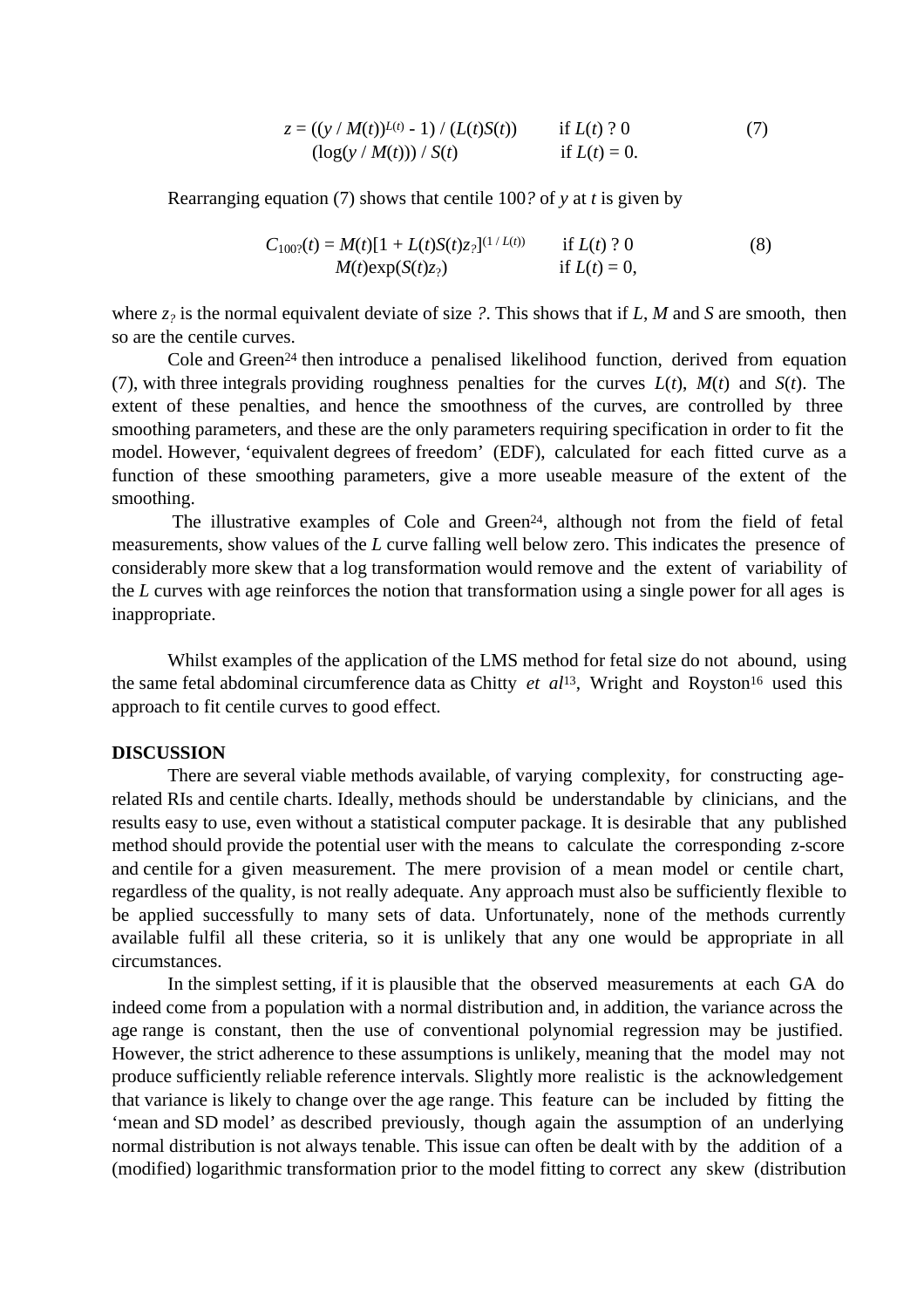asymmetry). However, this approach still suffers from the well-known limitations of polynomial curve shapes. This last hurdle can be overcome by the relaxation of the restrictions imposed on the powers of the polynomial, allowing the use of fractional polynomials (FPs). As FPs give at least as good a fit to data as a conventional polynomial of corresponding degree, and as the fitting of FPs with most basic statistical software is relatively straightforward, there seems little reason to not adopt them as standard.

 All of these variations on the 'mean and SD model' benefit from being relatively conceptually simple and easy to use, with the necessary techniques available in most basic statistical packages. The resulting centile curves and z-scores can be expressed as explicit formulae meaning that the centile position of any individual is easily obtainable. Whilst the method as described here is adequate for most fetal measurements, there are some cases that cannot be handled properly by this approach. It is important to emphasise the strong assumption that at each GA the data come from a population with a normal distribution. Whilst skewed data may sometimes be corrected by a log transformation, this is not always successful, with timevarying skewness especially difficult to accommodate. Even after transformation, kurtosis (a nonnormal distribution shape) may remain in the data, again in contravention of the assumption. Variables with a complex curve shape beyond those available from conventional (or even fractional) polynomials may also require alternative techniques.

 The method of producing centile curves based on empirical centile estimates as described by Healy *et al*21 makes no assumption about the nature of the distribution of measurements at a fixed GA, which is an appealing feature. This approach provides a flexible way of constructing centile curves which is capable of handling many patterns of growth due to the lack of a prespecified functional form. However, there are some drawbacks. Experience is needed to find the best ways of choosing the values of the adjustable parameters involved, and clearly there is some degree of subjectivity here. The estimation of the centile values of further observations is not simple unless a very basic model has been fitted. There is also some vulnerability to outlying values affecting the derived centile values. We concord with the conclusion of Altman and Chitty4 that this is not a suitable method for the derivation of fetal size charts, except when other methods are unsuccessful.

The LMS method with penalised likelihood<sup>24</sup> is extremely flexible and widely applicable16. It is usually easy to produce convincing centile curves, regardless of the complexity of the curve shape, and time-varying skewness is easily dealt with. It also has the appealing byproduct of the L, M and S curves which completely summarise the measurement's distribution over the age range and facilitate further investigation into the underlying structure of the data. Penalised likelihood provides an elegant solution to rid the earlier method of its arbitrary categorisation, with the smoothing of the three curves becoming an integral part of the likelihood maximisation. Now the only arbitrariness in the procedure is the choice of the three smoothing parameters.

 There are, however, some general problems with the smoothing approach. Where data is more sparse near the ends of the age range, 'edge effects' (spurious changes in the centiles) may be observed, though this can be avoided by truncating the data at each end. One major drawback of nonparametric estimators is the lack of a succinct formula with which to estimate further centile values. This means that centiles may only be displayed graphically or in tabular form. Finally, the assumption of normality following the Box-Cox transformation may be violated by the presence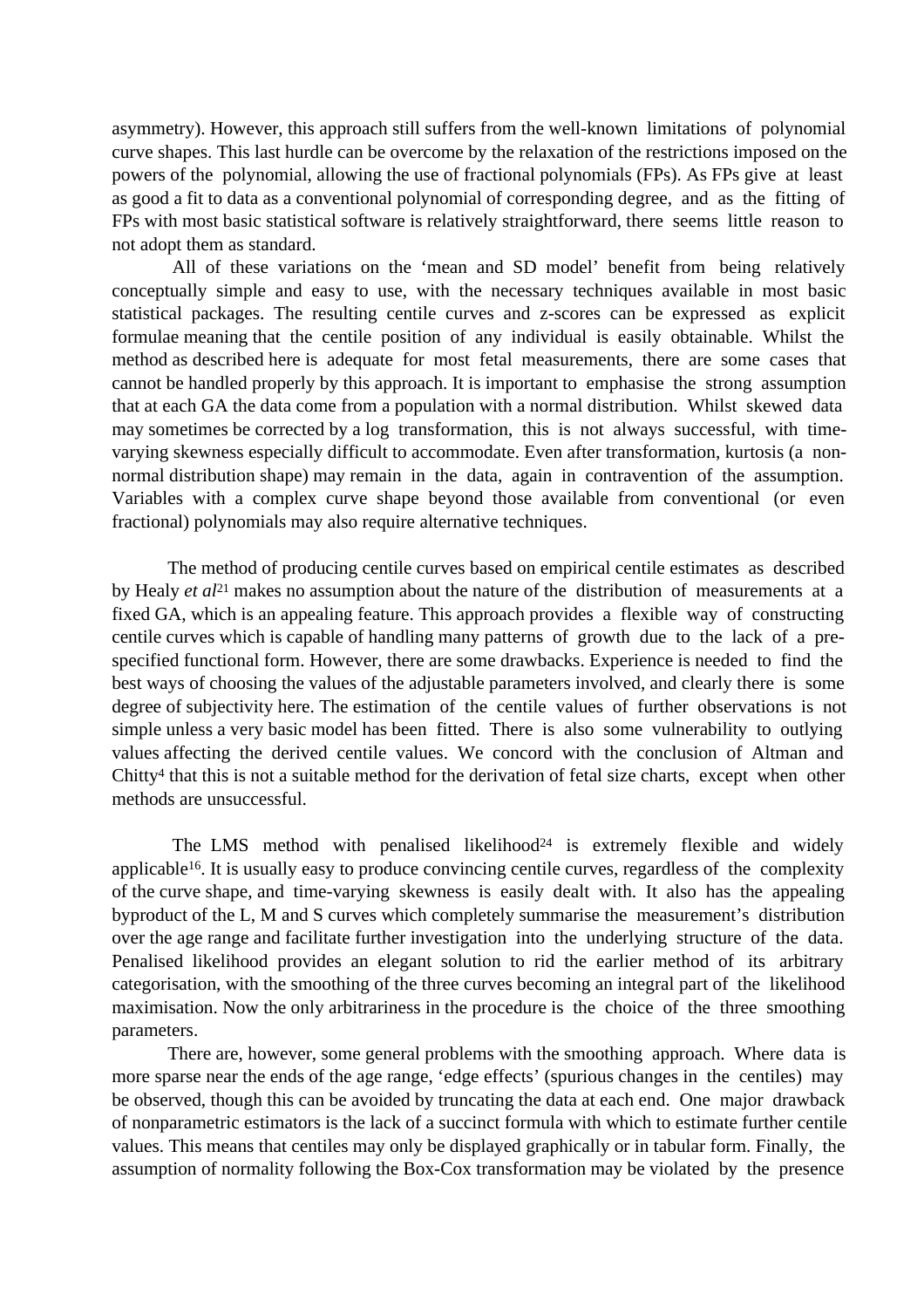of kurtosis, which the transformation does not adjust for.

 A more recently proposed generalisation of the LMS approach, the LMSP method of Rigby and Stasinopoulos<sup>27</sup>, uses the Box-Cox power exponential (BCPE) distribution to try to overcome the issue of kurtosis. A fourth parameter is introduced in the power transformation in order to account for the observed kurtosis in the distribution and centile estimation proceeds in a manner not dissimilar to that of the conventional LMS method.

Whilst for the first-time user, application of the LMS method may appear a daunting task, the advent of specially designed programs such as Cole and Pan's LMSChartmaker<sup>28</sup>, as well as packages for the widely used general statistical programs, mean that with brief instruction this need not be the case.

Wright and Royston<sup>16</sup> advise that a 'simple formula' to allow estimation of centile position for an individual is extremely valuable. If, when considering the statistical approach to follow in light of requirements specific to the data under analysis, this requirement is deemed to be essential, then this would exclude both the LMS method and any approach based on empirical centile estimates. Of the methods examined here, this leaves the only the parametric approach of the 'mean and SD model'. So the choice of approach is really reduced to the trade-off between the simplicity, usability and accessibility of the inferior model provided by the parametric approach, and the superior but less user-friendly model provided by the LMS method.

## **REFERENCES**

1. Royston P, Wright E M. How to construct 'normal ranges' for fetal variables. *Ultrasound Obstet Gynecol* 1998; **11**: 30-8.

2. Sokol RJ, Chik L, Dombrowski MP, Zador IE. Correctly identifying the macrosomic fetus: improving ultrasonography-based prediction. *Am J Obstet Gynecol* 2000; **182**: 1489-95.

3. Anon. Nomograms of the axial fetal cerebellar hemisphere circumference and area throughout gestation. *Ultrasound Obstet Gynecol* (in press).

4. Altman DG, Chitty LS. Charts of fetal size: 1. Methodology. *Br J Obstet Gynaecol* 1994; **101**: 29-34.

5. Royston P, Altman DG. Design and analysis of longitudinal studies of fetal size. *Ultrasound Obstet Gynecol* 1995; **6**: 307-12.

6. Royston P. Calculation of unconditional and conditional reference intervals for foetal size and growth from longitudinal measurements. *Stat Med* 1995: **14**: 1417-36.

7. Salomon LJ, Bernard JP, Duyme M, Buvat I, Ville Y. The impact of choice of reference charts and equations on the assessment of fetal biometry. *Ultrasound Obstet Gynecol* 2005; **25**: 559-65.

8. Salomon LJ, Bernard JP, Ville Y. Analysis of Z-score distribution for the quality control of fetal ultrasound measurements at 20-24 weeks. *Ultrasound Obstet Gynecol* 2005; **26**: 750-4.

9. Altman DG. Construction of age-related reference centiles using absolute residuals. *Stat*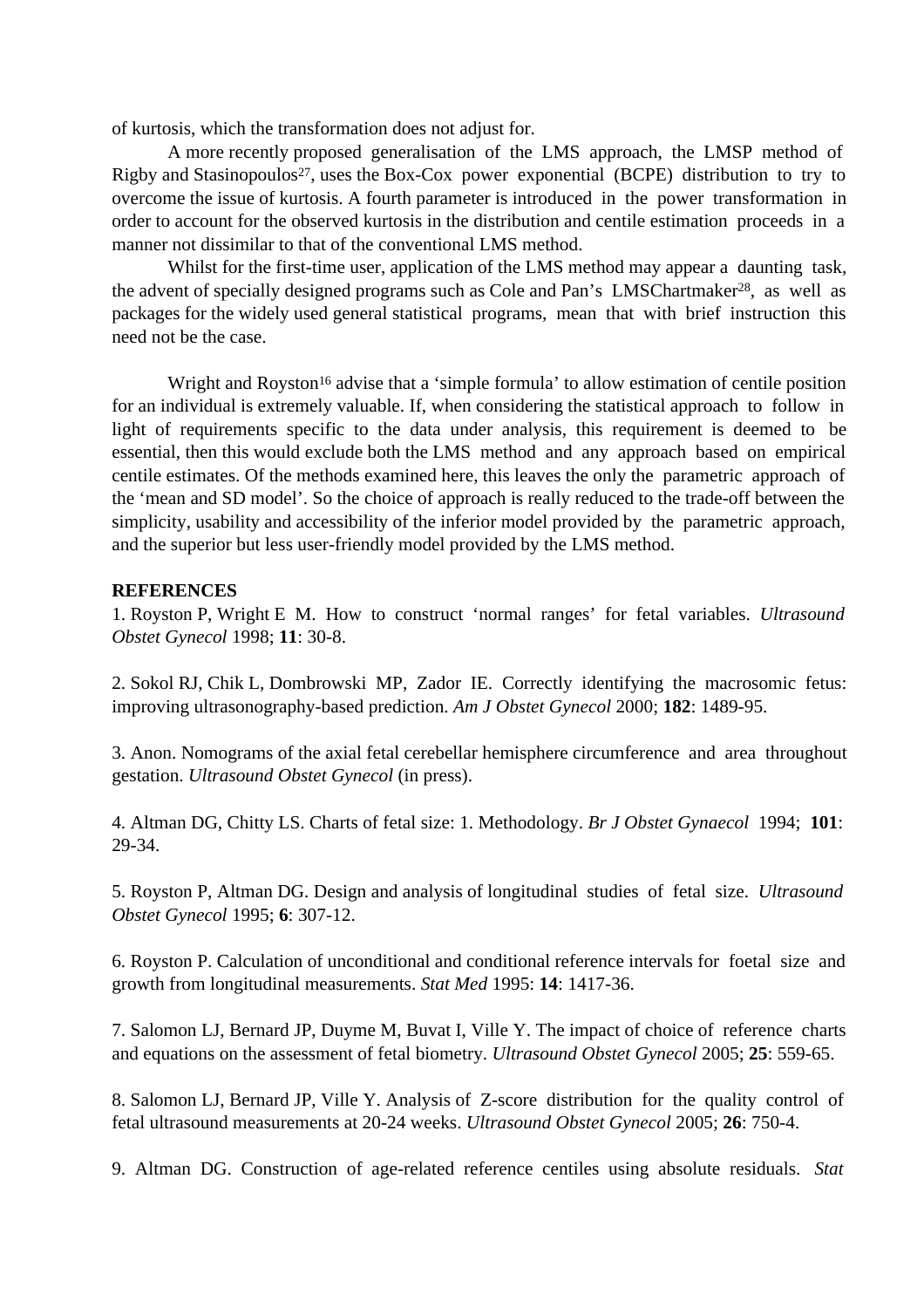*Med* 1993; **12**: 917-24.

10. Royston P. Constructing time-specific reference ranges. *Stat Med* 1991; **10**: 675-90.

11. Salomon LJ, Duyme M, Crequat J, Brodaty G, Talmant C, Fries N, Althuser M. French fetal biometry: reference equations and comparison with other charts. *Ultrasound Obstet Gynecol* 2006; **28**: 193-8.

12. Chitty LS, Altman DG, Henderson A, Campbell S. Charts of fetal size: 2. Head measurements. *Br J Obstet Gynaecol* 1994; **101**: 35-43.

13. Chitty LS, Altman DG, Henderson A, Campbell S. Charts of fetal size: 3. Abdominal measurements. *Br J Obstet Gynaecol* 1994; **101**: 125-31.

14. Chitty LS, Altman DG, Henderson A, Campbell S. Charts of fetal size: 4. Femur length. *Br J Obstet Gynaecol* 1994; **101**: 132-5.

15. Salomon LJ, Bernard JP, De Stavola BL, Kenward MG, Ville Y. Birth weight and size in France. Charts and equations. *J Gynecol Obstet Biol Reprod (Paris)* (in press).

16. Wright EM, Royston P. A comparison of statistical methods for age-related reference intervals. *J R Statist Soc A* 1997; **160**: 47-69.

17. Royston P, Altman DG. Regression using fractional polynomials of continuous covariates: parsimonious parametric modelling. *Appl Statist* 1994; **43**: 429-67.

18. Kurmanavicius J, Wright EM, Royston P, Wisser J, Huch R, Huch A, Zimmermann R. Fetal ultrasound biometry: 1. Head reference values. *Br J Obstet Gynaecol* 1999; **106**: 126-35.

19. Kurmanavicius J, Wright EM, Royston P, Zimmermann R, Huch R, Huch A, Wisser J. Fetal ultrasound biometry: 2. Abdomen and femur length reference values. *Br J Obstet Gynaecol* 1999; **106**: 136-43.

20. Chitty LS, Altman DG. Charts of fetal size: limb bones. *BJOG* 2002; **109**: 919-29.

21. Healy MJ, Rasbash J, Yang M. Distribution-free estimation of age-related centiles. *Ann Hum Biol* 1988; **15**: 17-22.

22. Cole TJ. Fitting smoothed centile curves to reference data. *J R Statist Soc A* 1988; **151**: 385- 418.

23. Cole TJ. The LMS method for constructing normalized growth standards. *Eur J Clin Nutr* 1990; **44**: 45-60.

24. Cole TJ, Green PJ. Smoothing reference centile curves: the LMS method and penalized likelihood. *Stat Med* 1992; **11**: 1305-19.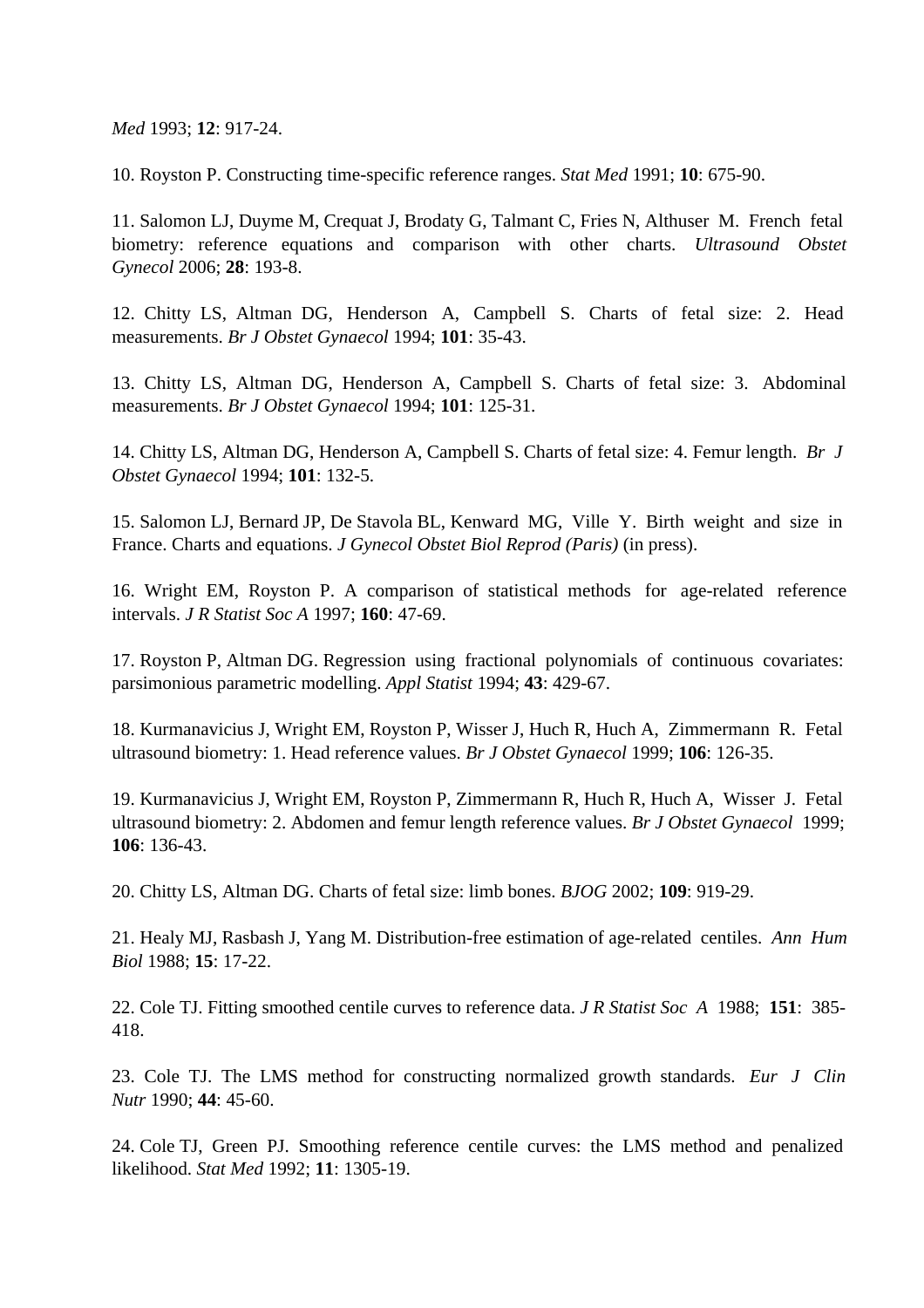25. Cleveland WS. Robust locally weighted regression and smoothing scatterplots. *J Am Stat Assoc* 1979; **74**: 829-36.

26. Box GEP, Cox DR. An analysis of transformations. *J R Statist Soc B* 1964; **26**: 211-52.

27. Rigby RA, Stasinopoulos DM. Smooth centile curves for skew and kurtotic data modelled using the Box-Cox power exponential distribution. *Stat Med* 2004; **23**: 3053-76.

28. Cole TJ, Pan H. LMSChartmaker. 2005. http://www.healthforallchildren.co.uk.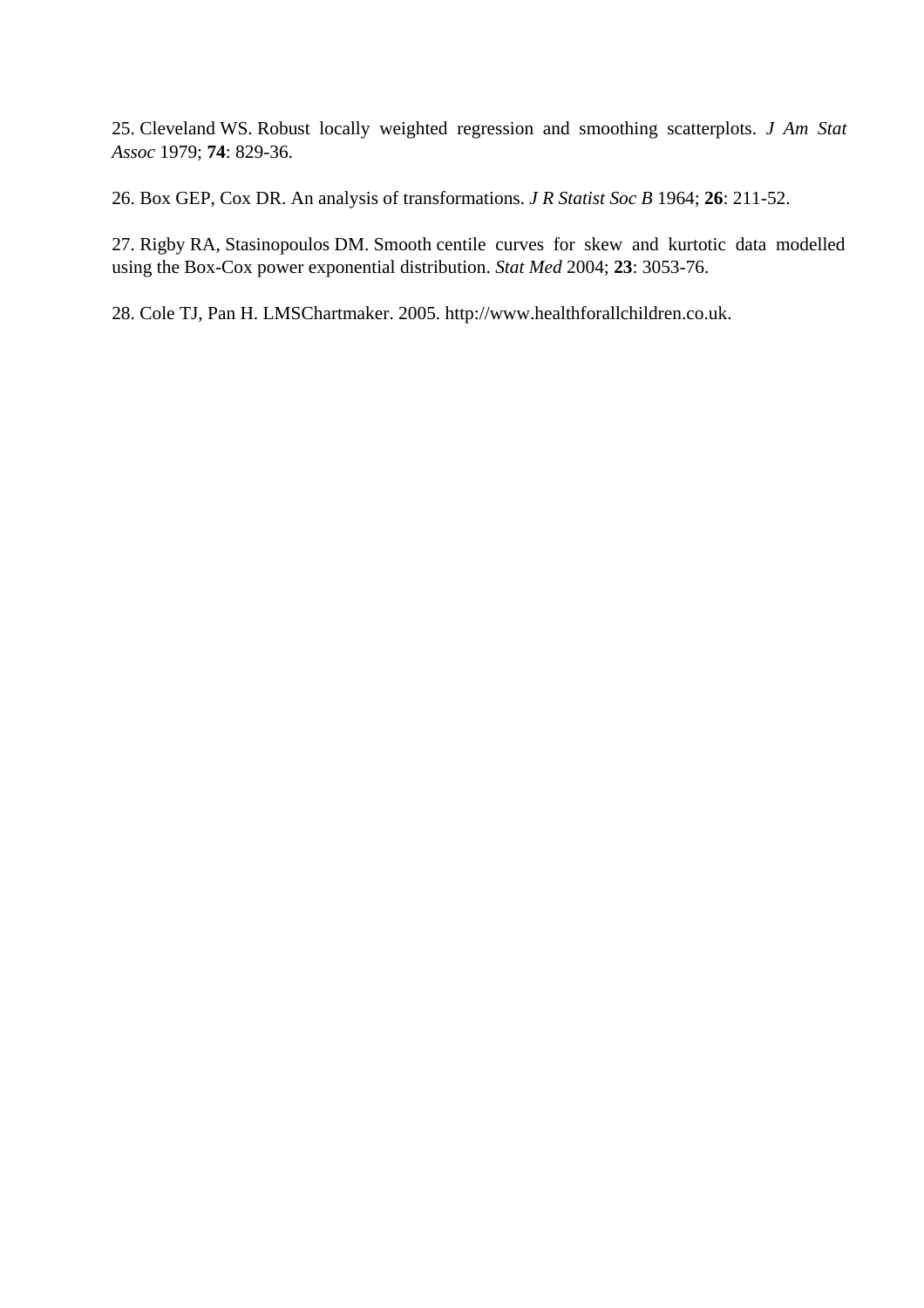

**Figure 1. Plot of calculated Z-scores against gestational age in the example dataset.**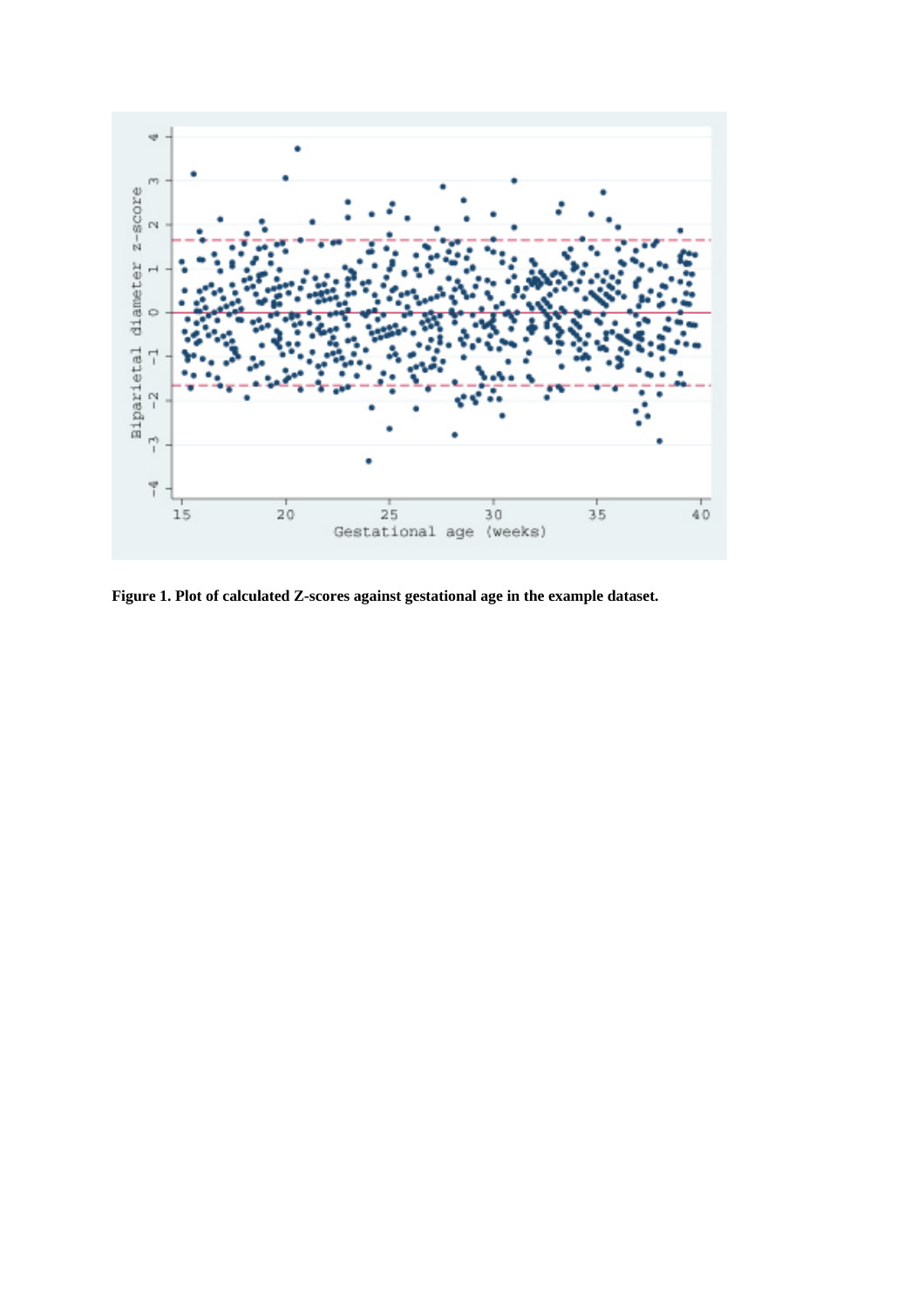

**Figure 2. Normal plot of calculated Z-scores in the example dataset.**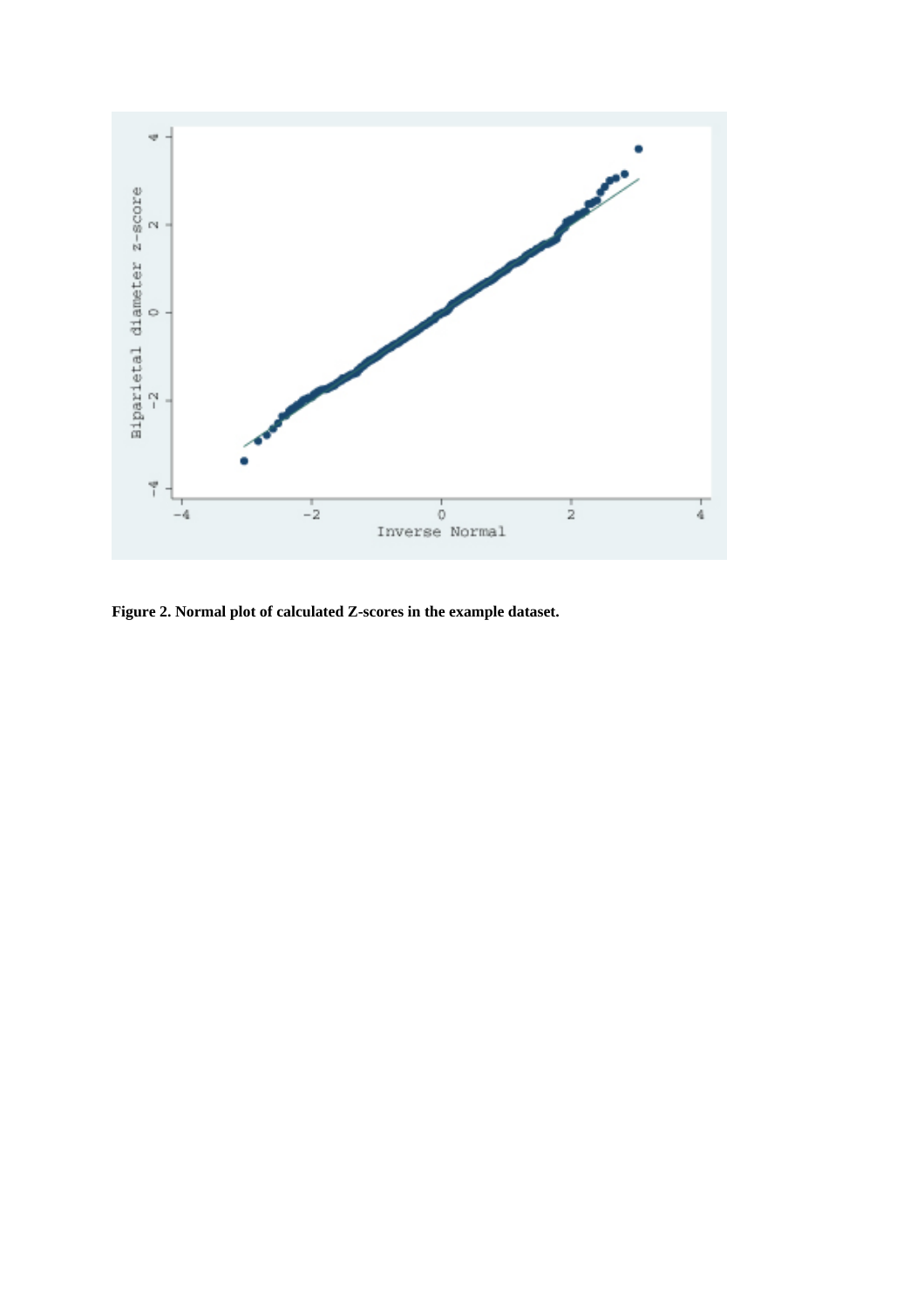

**Figure 3. Histogram of calculated Z-scores in the example dataset with overlaid standard normal distribution.**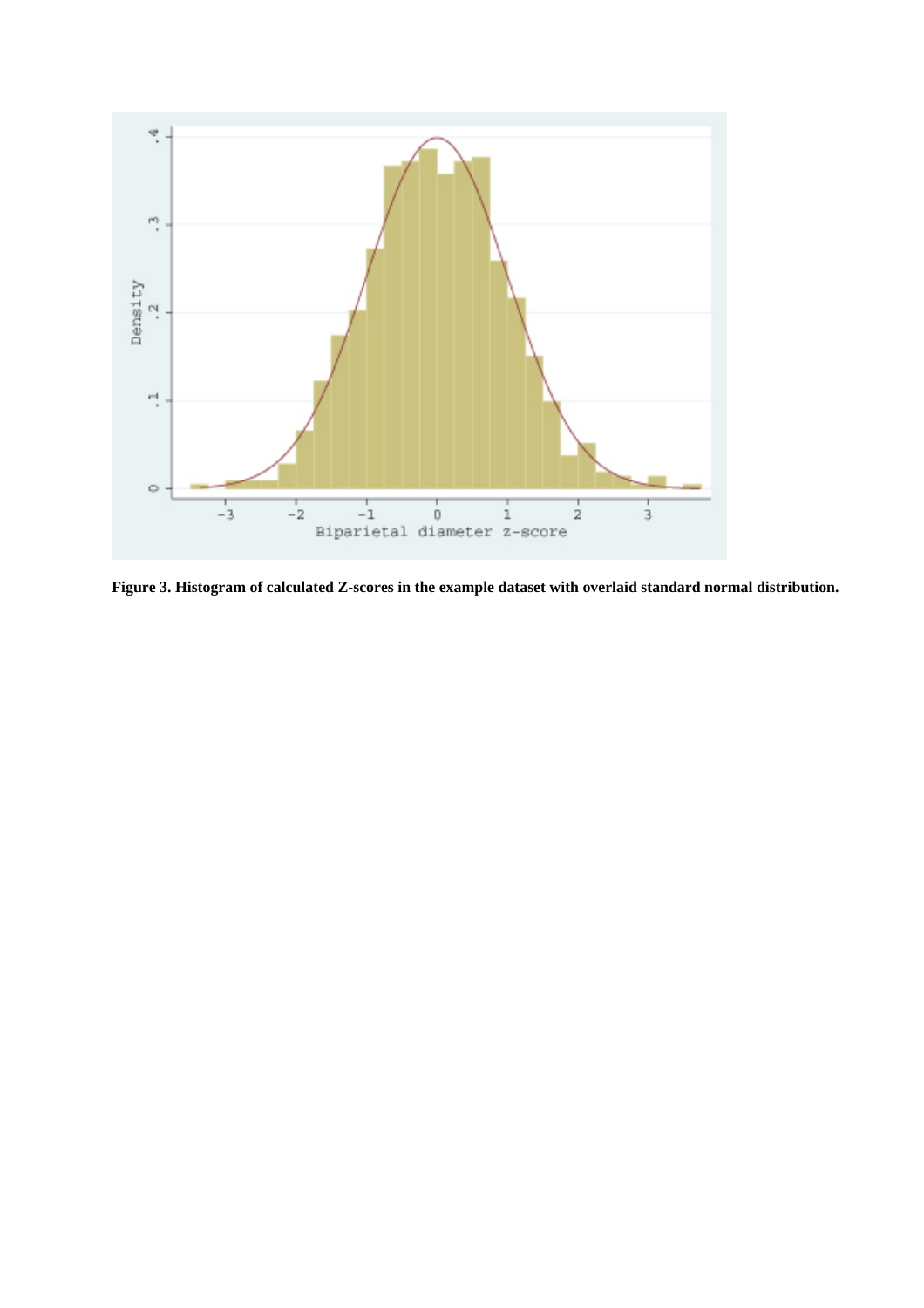

**Figure 4. Scatterplot of fetal birth weight against gestational age in the example dataset.**